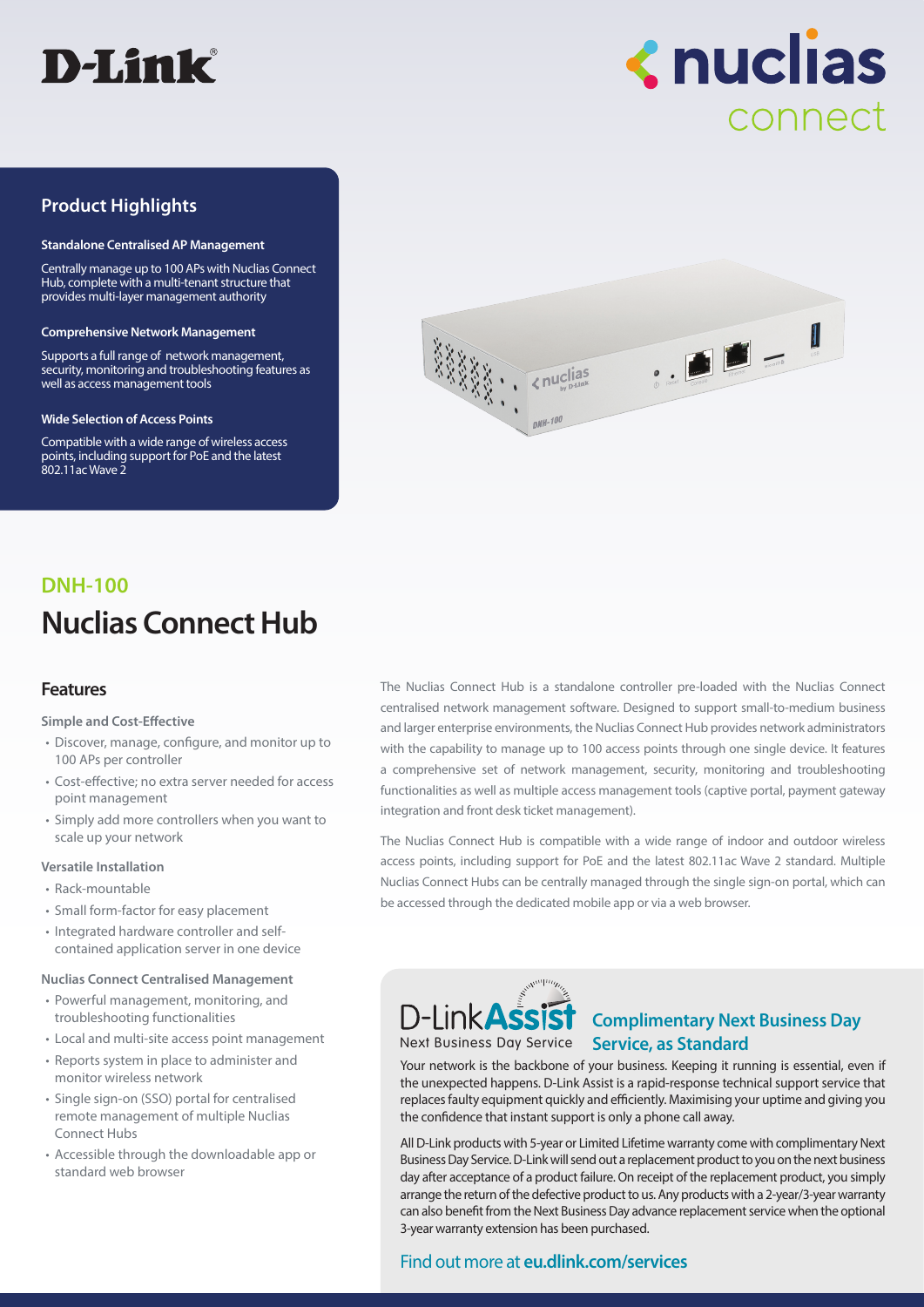# **<nuclias** connect

# **Flexibility to Meet Your Needs**

Nuclias Connect Hub offers centralised monitoring and management of all wireless APs on your network. Network management is customisable, and enables control and analytics of a broad or fine granularity, presentable in a variety of formats. Additionally, network administrators can provide and manage multiple Nuclias Connect Hubs in distributed deployments through the Single-Sign On access, including the option to configure settings and admin accounts in a specific manner for each deployment. Nuclias Connect Hub gives you the financial and technical flexibility to expand from a small network to a larger one (up to 100 APs), while retaining a robust and centralised management system.

# **Insights at a Glance**

Gain an extensive understanding of your network through usage analytics and status reports which can be viewed at a glance. Insights derived from traffic data can create business value. Traffic can be viewed across the entire network, to the level of a single AP.

## **Network Security & Data Privacy**

Nuclias Connect balances the need for access convenience with the need for security. All communications over the system are encrypted, with your user data never leaving your possession. Additional security measures (such as firewalls) can also be added to your network, without undue technical difficulty.

## **Key Features**

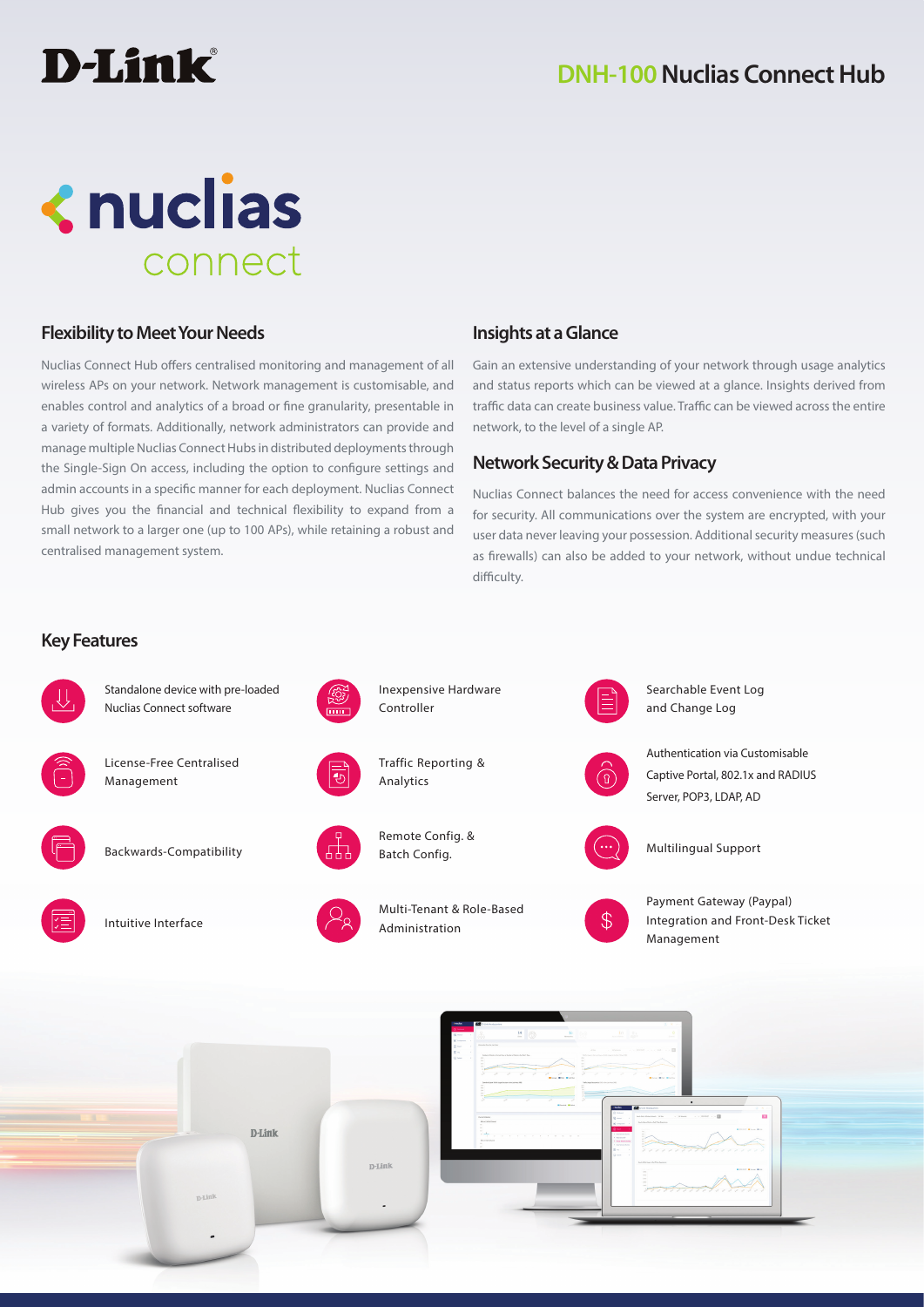

| <b>Technical Specifications</b> |                                                       |                                      |  |
|---------------------------------|-------------------------------------------------------|--------------------------------------|--|
| General                         |                                                       |                                      |  |
| Device Interfaces               | 1 x Gigabit LAN<br>1 x USB 3.0 (offers 5V / 1A power) | 1 x MicroSD Slot<br>1 x RJ45 Console |  |
| Standards                       | IEEE 802.3u/ab                                        | IEEE 802.3x Flow Control             |  |
| Functionality                   |                                                       |                                      |  |
| Network Management              | <b>D-Link Nuclias Connect</b><br>Telnet               | Web (HTTPS)<br>Secure Telnet (SSH)   |  |
| LEDs                            | Power/status                                          | LAN                                  |  |
| Physical                        |                                                       |                                      |  |
| <b>Dimensions</b>               | 190 x 100 x 31 mm (7.48 x 3.94 x 1.22 in)             |                                      |  |
| Weight                          | 529 g (1.16 lbs) without mcroSD card                  |                                      |  |
| Power Supply                    | Internal power supply                                 |                                      |  |
| Maximum Power Consumption       | 6.5 W                                                 |                                      |  |
| Temperature                     | Operating: 0 to 40 °C (32 to 104 °F)                  | Storage: -20 to 65 °C (-4 to 149 °F) |  |
| Humidity                        | Operating: 10% to 90% non-condensing                  | Storage: 5% to 95% non-condensing    |  |
| Meantime Between Failure (MTBF) | > 30,000 hours                                        |                                      |  |
| Certifications                  | <b>FCC</b><br>CE                                      | UL<br><b>BSMI</b>                    |  |